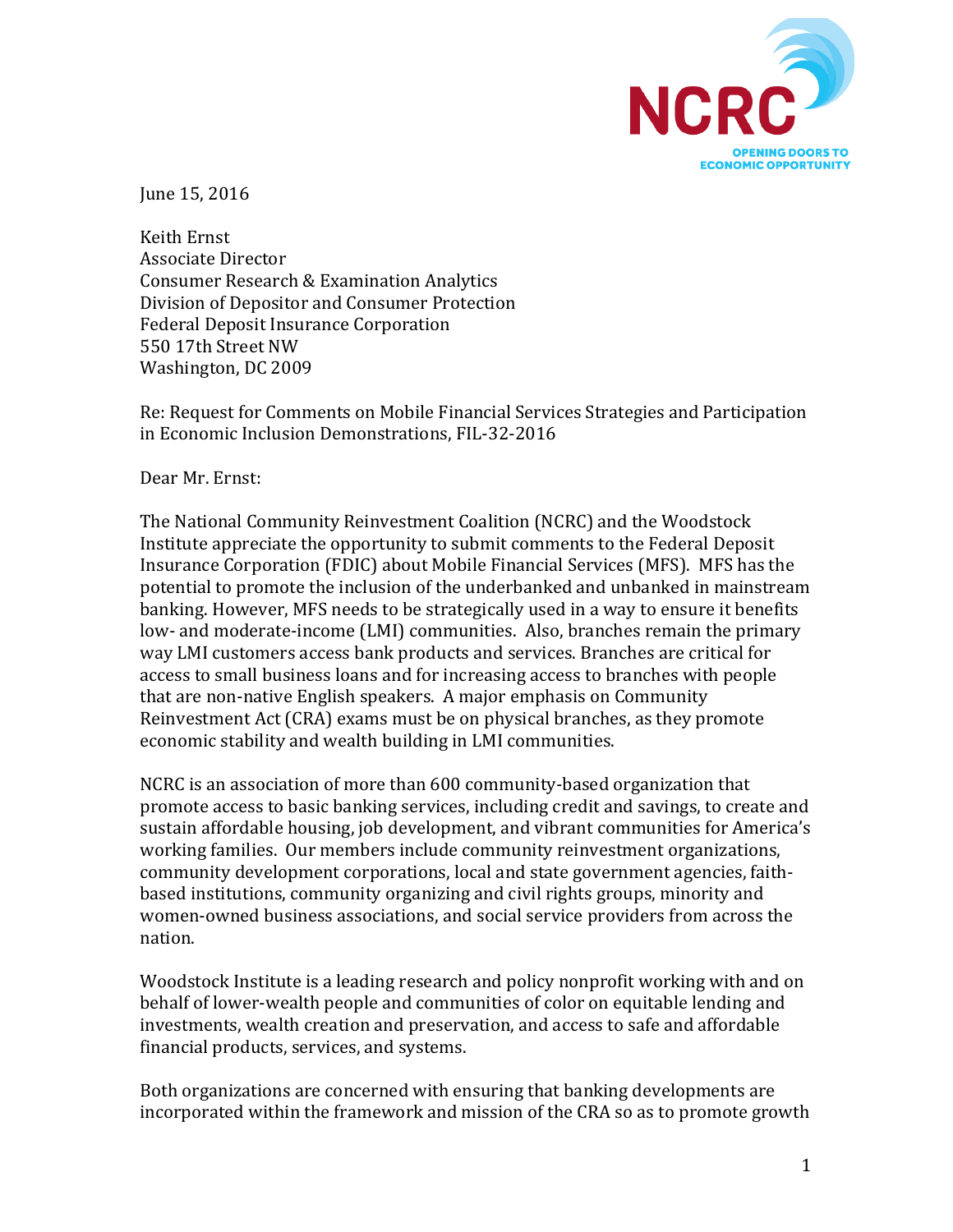

and wealth building in LMI communities. A strong CRA is key to driving better basic banking services and in enhancing community development in LMI communities.

# **The Unbanked and Underbanked**

As of 2013, 7.7 percent of households remained unbanked and 20 percent were underbanked.<sup>1</sup> The FDIC found in its 2011 National Survey that approximately 17 million U.S. adults live in households without a checking or savings account, and an additional 51 million live in households that have a bank account but rely on nonbank providers for some financial services.<sup>2</sup> Many of the underbanked have turned to alternative financial services such as money orders, check cashing services, and payday loans.<sup>3</sup>

The unbanked and underbanked often pay exorbitant fees for these alternative options. As in the case with abusive payday lending, a cycle of debt can damage borrower credit. Many chose this option due to the lack of access to more responsible options or problems with creditworthiness. Further, many chose this option because they need more immediate access to their funds, which may not be available through banks due to a lack of branches in their communities.

Many of the unbanked and underbanked are disproportionately under- or unemployed. They benefit significantly when branches open in their communities and bring job opportunities either in the branch or via small business lending.

## **Access, Sustainability, and Growth: Strengths and Weaknesses**

The FDIC laid out three specific areas that MFS could aid the unbanked and underbanked: access, sustainability, and growth. MFS has the potential to properly assist the unbanked and underbanked in these ways, but there are concerns that must be addressed.

### *I. Access*

The FDIC's 2013 National Survey on Unbanked and Underbanked found that 68 percent of unbanked households have access to a mobile phone and only 49 percent of that percentage have access to smartphones. The FDIC noted in its white paper that access to smartphones is increasing, however, there is still a large section of the population that does not have access. Further, of those who do have access to

 

<sup>&</sup>lt;sup>1</sup> FDIC, National Survey of Unbanked and Underbanked (2014), available at https://www.fdic.giv/news/news/press/2014/pr14091.html

 $2$  FDIC, Assessing The Economic Inclusion Potential of Mobile Financial Services (2014), available at: https://www.fdic.gov/consumers/community/mobile/Mobile-Financial-Services.pdf

<sup>&</sup>lt;sup>3</sup> FDIC, National Survey of Unbanked and Underbanked (2014),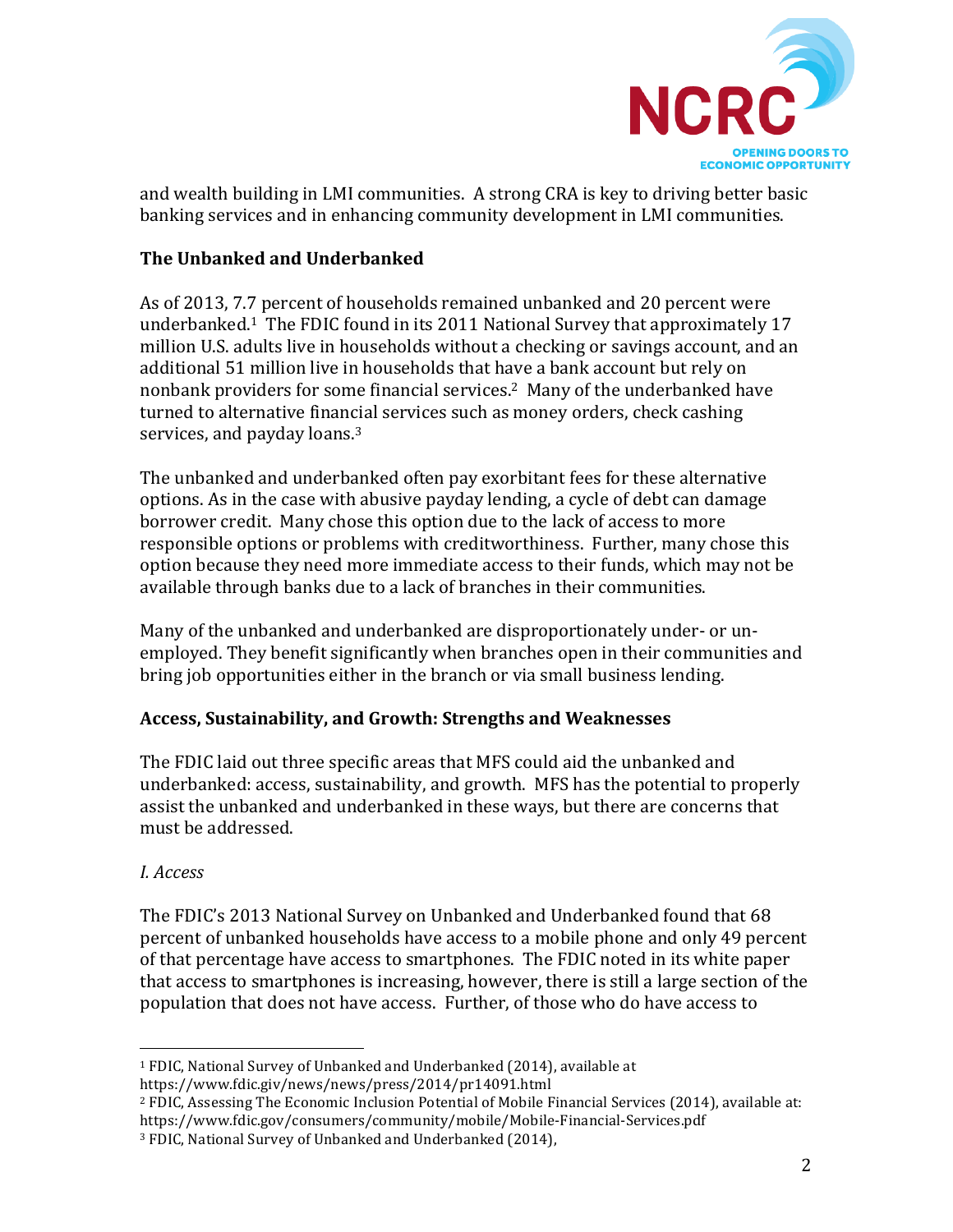

mobile phones and/or smartphones, many only have temporary access due to sharing one mobile device among multiple people. From that perspective, the pool of unbanked and underbanked consumers that MFS can reach shrinks significantly.

The FDIC survey found that lower income households were more likely to primarily use bank tellers over mobile and online banking. This must be given appropriate weight in decisions for promoting MFS. A move away from physical branches toward more MFS could alienate large segments of the underbanked, and may not provide enough incentive to pull in a large portion of the unbanked. In fact, the FDIC survey found that most respondents were not interested in opening an account via MFS and preferred the "security" and "personalized service" of a face-to-face interaction at a bank branch for opening an account.<sup>4</sup>

Another overlooked issue is that many of those excluded from our mainstream financial system are immigrants and non-native English speakers who need access to language- and culturally-competent staff at local branches. Most current MFS applications are only in English. In addition, people with vision impairments, as well as others with disabilities that affect their hands, may not be able to use MFS applications and need assistance of branch staff.

### *II. Sustainability*

 

The FDIC defined sustainability as both the continuity and comprehensiveness of a consumer's relationship with a bank, as well as the bank's ability to feasibly serve the underserved through the mobile delivery channel. This element appears to provide the strongest potential for the unbanked and underbanked. Once the challenge of getting consumers into a physical branch is met, having MFS can help maintain customer service by offering convenience and allowing consumers to track their accounts more easily.

In other words, a bank branch is often the means by which a customer starts a relationship with a bank and opens an account. MFS helps a customer maintain the banking relationship by enabling him or her to monitor their account. MFS complements bank branches, but cannot replace them, particularly for LMI communities. The FDIC paper stressed two ways MFS can assist with account management: through monitoring one's account balance and transaction history and by receiving alerts. Both of these can help those with lower balances manage their funds more effectively.

<sup>&</sup>lt;sup>4</sup> FDIC, National Survey of Unbanked and Underbanked, p. 19 (2014), available at https://www.fdic.giv/news/news/press/2014/pr14091.html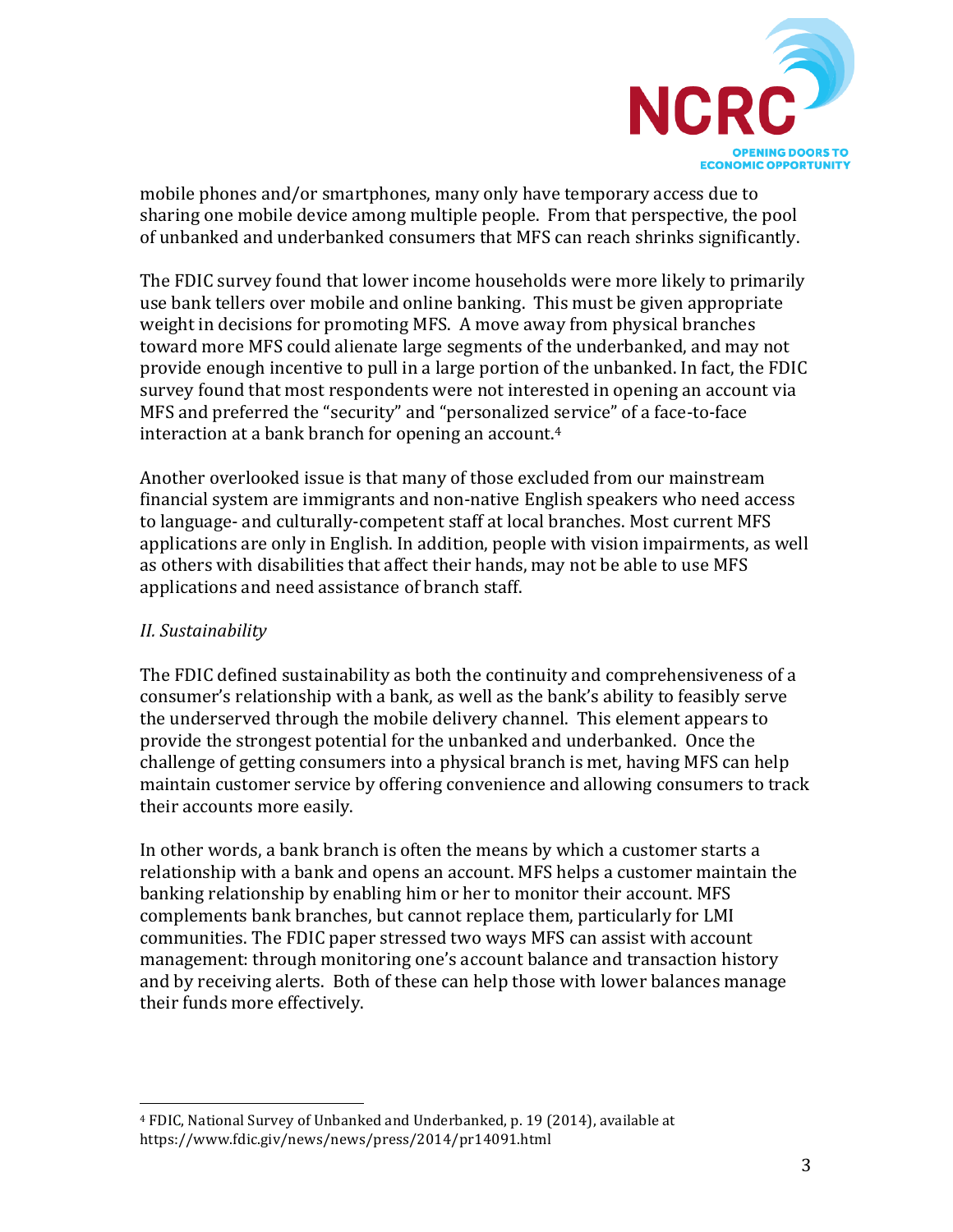

# *III. Growth*

Effective sustainability functions can also help consumers in their financial growth. Notable suggestions are through the tracking and monitoring of funds and setting goals through the use of personal financial management tools. Goal setting can help people improve budgeting, increase their savings, and prevent bounced checks. MFS can help them manage their accounts and set goals.

A shortcoming in the FDIC papers, and the request for comments, is that the agency seems to be solely focused on access to mainstream banking services and deposit accounts via MFS and branches. Yet, this sole focus underestimates the importance of branches for economic growth in communities. There is a large body of research demonstrating that small business lending is relationship-based lending that depends on the knowledge of branch staff on the creditworthiness of small business owners. Two thirds of net jobs in the United States are through small businesses, meaning branch-based lending has a large role to play in the economic development of communities. Recent research by Berkley citied by the New York Federal Reserve Bank points to a strong correlation between branch closures and deep declines in small business lending, which can last up to eight years. Branches are also very important in extending home loans to LMI borrowers and help LMI customers with their financial and retirement planning. We are very concerned that branch closures in favor of MFS will have devastating economic consequences for LMI communities.

### **Need for Strategic CRA Consideration**

MFS has changed the way consumers interact with banks and with their finances and has the potential to help pull in a portion of those that are either unbanked or underbanked. Yet, the evidence to date suggests that the CRA service test should not place too much emphasis on MFS and must not diminish the primary importance of bank branches. While MFS can help keep LMI consumers connected to banking, bank branches remain the principal means of initially attracting consumers to banking.

Although MFS can be a useful tool, as the FDIC noted, it alone is not enough to achieve economic inclusion, but rather is one of the tools that can be used to promote inclusion. Despite the increased use of MFS among the underbanked and unbanked, LMI communities, rural Americans, minorities, and the elderly remain behind on the general shift toward electronic platforms. Approximately 20 percent of American adults—60 million people—do not use the Internet at home, work, or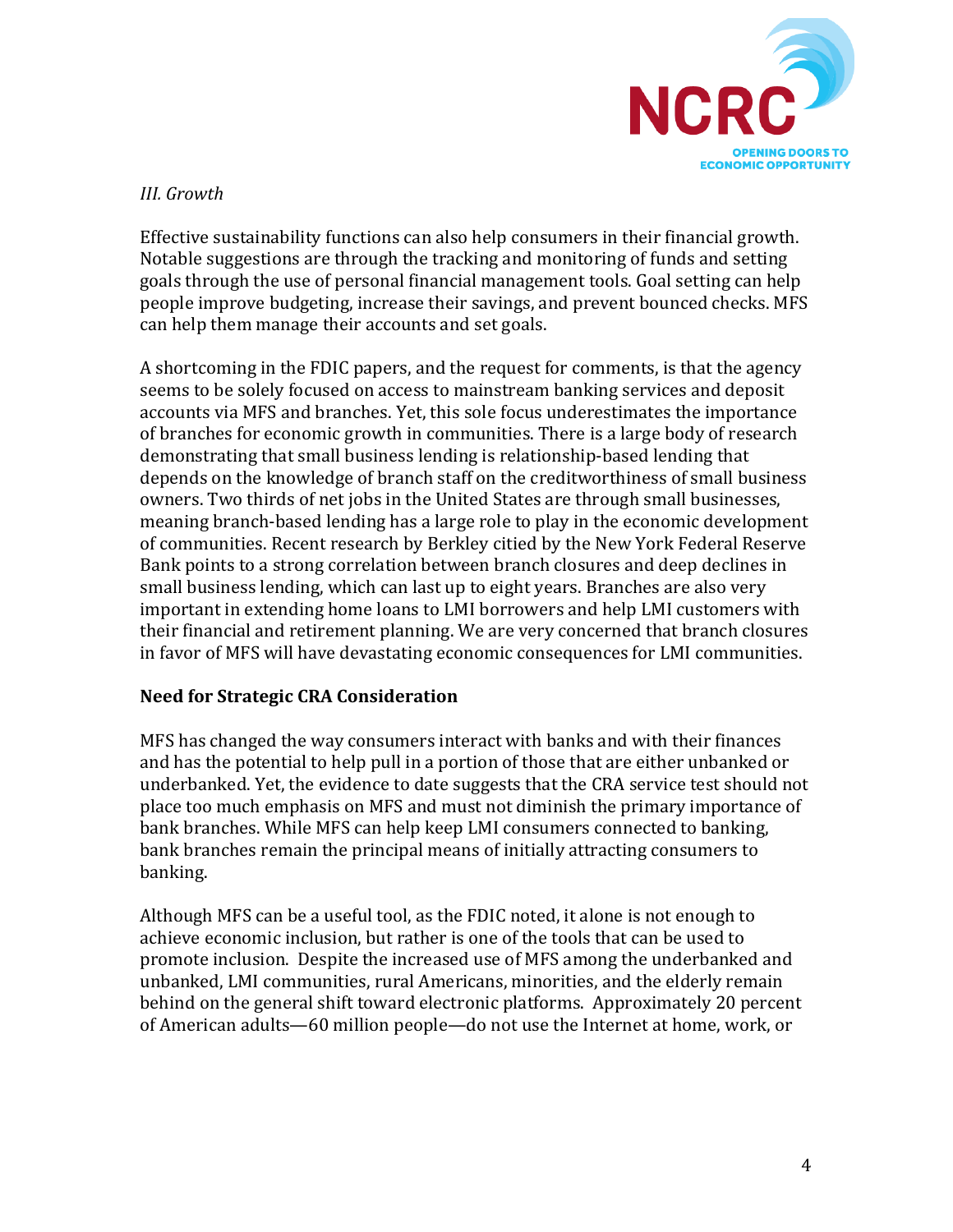

school, or by a mobile device.<sup>5</sup> Due to the lack of Internet access for so many, physical branches need to remain a priority on the CRA service test.

MFS is on the rise, growing exponentially in recent years.<sup>6</sup> However, accessibility, reliability, and adoption rates for MFS in LMI communities, particularly those of color, are still low and do not warrant removing physical branches and changing emphasis to MFS. One third of households earning less than \$20,000.00 per year do not use the Internet, and fewer than half of those earning under \$50,000.00 per year have a smartphone.<sup>7</sup> Another study found that only 59 percent of households in communities of color had Internet access via a mobile phone and only 11 percent of them said they felt comfortable using their mobile device for financial transactions. $8$ 

It is unclear how broadly utilized current MFS tools really are. An American Banker study found that only about one-third of bank customers have downloaded and are using banking apps.  $9A 2014$  study by the Federal Reserve revealed that just 33 percent of mobile phone users had used mobile banking in the past 12 months.<sup>10</sup> Although access is growing, LMI communities still have less access to mobile devices and MFS. The primary focus on the CRA service test must remain on physical branches. Allowing banks to redirect resources by closing branches down to supply further MFS could ultimately block LMI communities out, rather than build inclusiveness. 

The CRA service test must be updated to consider the cost of MFS services, as well as accessibility and utilization of those products. The test must include factors to determine whether the MFS being offered align with affordability and sustainability goals. The Interagency Question and Answer (Q&A) document discusses the provision of low-cost international remittances, checking, savings, and check cashing services as examples of sustainable community development services. Fees

 

<sup>&</sup>lt;sup>5</sup> Most of U.S. is Wired, but Millions Aren't Plugged In, New York Times (March 13, 2013); Exploring the Digital Nation, U.S. Dept. of Commerce (2013); Consumer and Mobile Financial Services, Federal Reserve Board (March, 2015).

 $6$  From a recent study approximately 84 percent of banks polled offer some form of mobile banking and about 93 percent expected to roll out a mobile option by end of 2015Colin Wilhelm, "Mobile Banking Deployment Widespread. Next Challenge: Adoption." Bank Technology News (October 29, 2014). 

<sup>&</sup>lt;sup>7</sup> Aaron Smith, Pew Research Center, "Technology Adoption by Lower-Income Populations" available at: http://www.pewinternet.org/2013/10/08/technology -adoption-by-lower-income populations/ <sup>8</sup> NCLR, National Urban League, National CAPACD, "Banking in Color: New Findings on Financial Access for Low and Moderate-Income Communities," available at:

http://www.nclr.org/images/uploads/publications/bankingincolor\_web.pdf

<sup>&</sup>lt;sup>9</sup> Wilhelm, Bank Technology News

 $10$  Federal Reserve Board of Governors, "Consumers and Mobile Financial Services," (March 2014), available at: http://www.federalreserve.gov/econresdata.consumers-and-mobile-financial-servicesreport-201403.pdf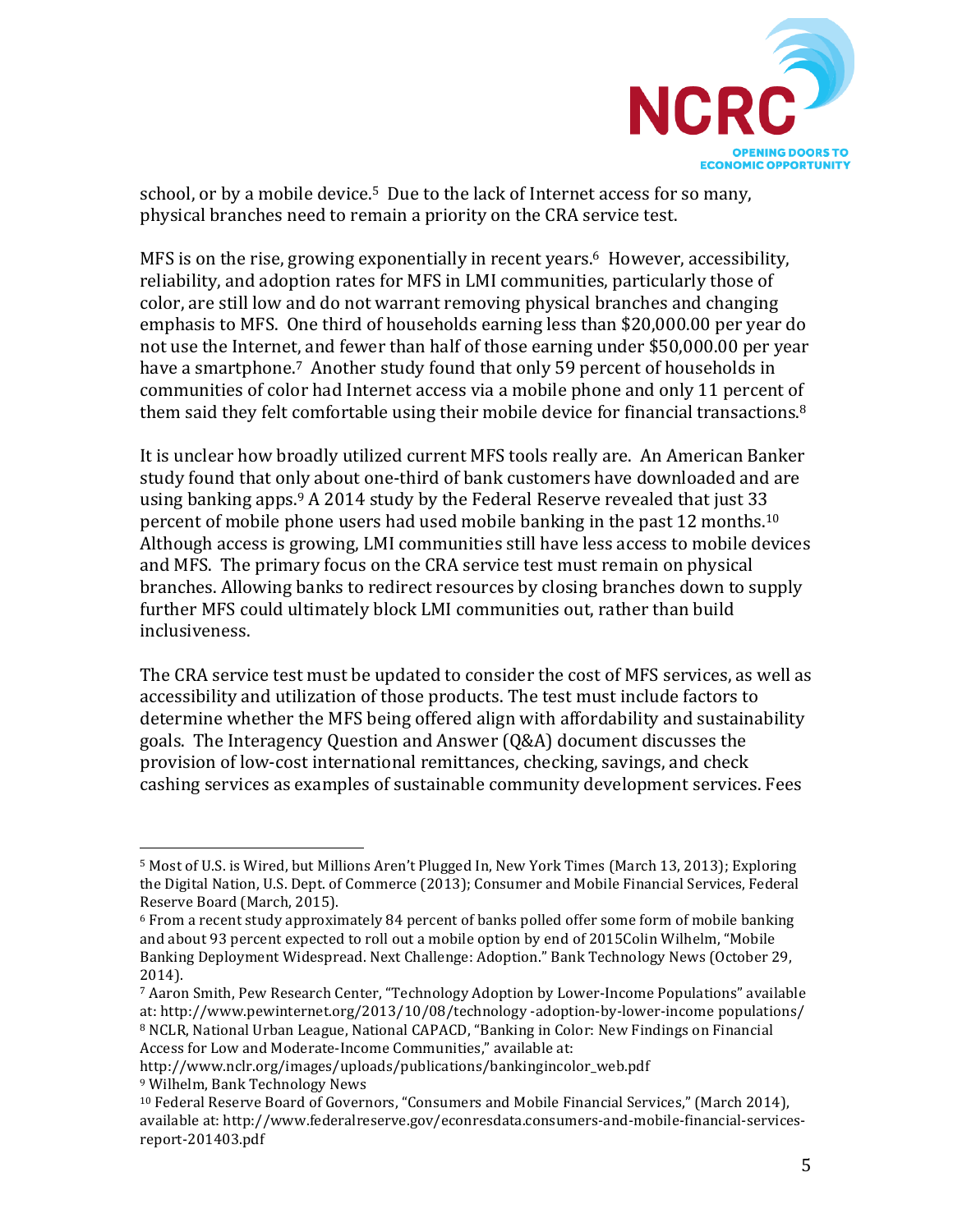

and affordability of MFS also should be assessed on the service test to ensure that fees are affordable and are not predatory or exorbitant.<sup>11</sup>

Examining fee structures is important to make sure MFS services are affordable for LMI customers. Banks may have legacy technology systems that are outdated and could be costly to modify, and these costs could ultimately be placed on the consumers. <sup>12</sup> As stated by the Comptroller of the Currency, Thomas J. Curry, the benefits of MFS will be undermined if they, "Involve excessive cost or disadvantage unbanked or underbanked consumers."<sup>13</sup>

The FDIC should also conduct a comprehensive study to more fully gauge the effectiveness of MFS. The FDIC should systematically collect data on the deposit accounts of the consumers by income levels as well as other demographic data such as race, age, citizenship status, primary language, and vision and other impairments that affect a person's ability to use MFS. This would allow the Agency to assess whether traditional banks with extensive branch networks or more MFS-oriented banks are more successful in serving LMI and other traditionally underserved customers. The study should also track how many accounts were opened and closed during the course of a year by consumer income level. This will enable the agency to make assessments about the sustainability of the accounts and other important factors like the fee levels for basic deposit accounts.

Until these types of studies are conducted, the federal agencies should not make significant changes to the CRA service test or interagency O&A because it is still unclear whether MFS is an efficient and cost effective way to promote inclusiveness, or whether it would be a problematic expensive system that further cuts out LMI communities from mainstream banking. Further, MFS should not receive favorable consideration on the service test if no concrete results can be demonstrated as a result of the MFS. Did the MFS facilitate the opening of accounts, the maintenance of accounts, and actually help LMI people increase their savings or better manage their accounts as revealed by quantitative performance measures. In the absence of specific results, vague generalities about MFS usage should not earn points on CRA exams. 

<sup>12</sup> Thomas J. Curry, Comptroller of Currency; Remarks Before the National Community Reinvestment Coalition (March 18, 2016); available at: http://www.occ.treas.gov/newsissuances/speeches/2016/pub-speech-2016-29.pdf

 

<sup>&</sup>lt;sup>11</sup> Interagency Question and Answer on CRA, Federal Register /Vol. 75, No. 47 /Thursday, March 11, 2010 via http://www.ffiec.gov/cra/pdf/2010-4903.pdf, see Q&A § \_.12(i)-3, p. 11651.